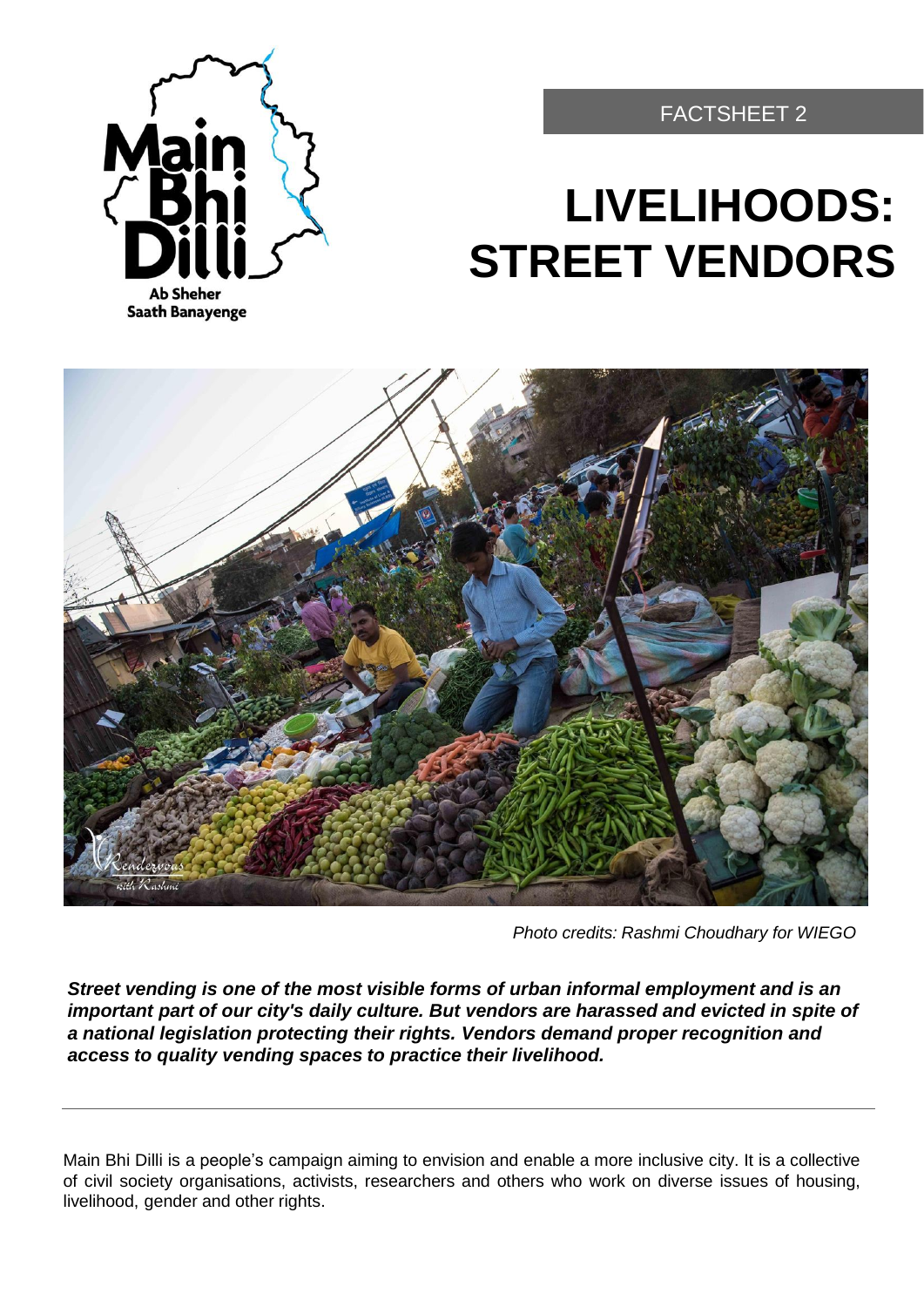# **STREET VENDORS IN THE CITY**

Street vending constitutes around 11% of total urban employment in India and is one of the most visible forms of informal livelihood. People get into it due to the low investment required and the ease of entry and exit. A 2012 study by the National Association of Street Vendors in India (NASVI) showed that a majority of vendors live in proximity to their vending places, and often work for around eight to twelve hours a day plus additional time for cleaning and display. They often live in low-quality informal housing where they also store and prepare their goods. Street vendors typically have very low earnings, only getting the bare minimum for survival and are often unable to accumulate any savings.



#### **CONTRIBUTIONS TO THE CITY**

| <b>Main income source</b><br>for family                                                   | <b>Create demand for</b><br>other goods and<br>services- crucial part<br>of larger supply<br>chains | <b>Revenue to state</b><br>through taxes                                                                                                   |
|-------------------------------------------------------------------------------------------|-----------------------------------------------------------------------------------------------------|--------------------------------------------------------------------------------------------------------------------------------------------|
| Integral to social and<br>cultural life of city-<br>adding to safety and<br>accessibility | <b>Provide goods at</b><br>affordable rates to the<br>urban poor                                    | <b>Environment friendly</b><br>through local<br>sourcing and<br>provision of goods<br>and services in<br>decentralised<br><b>locations</b> |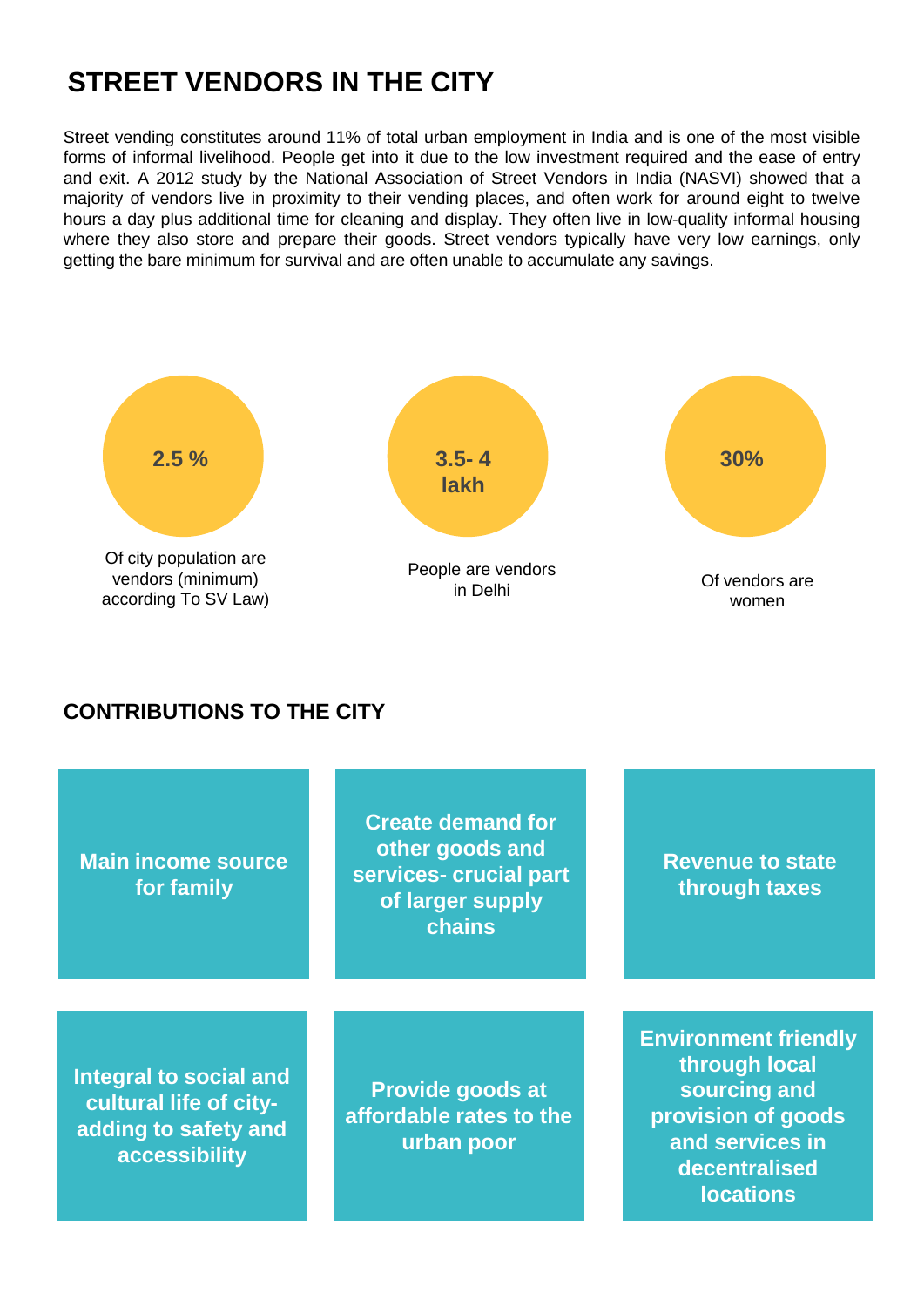# **KEY ISSUES**



markets

- Delay in identifying vending zones
-